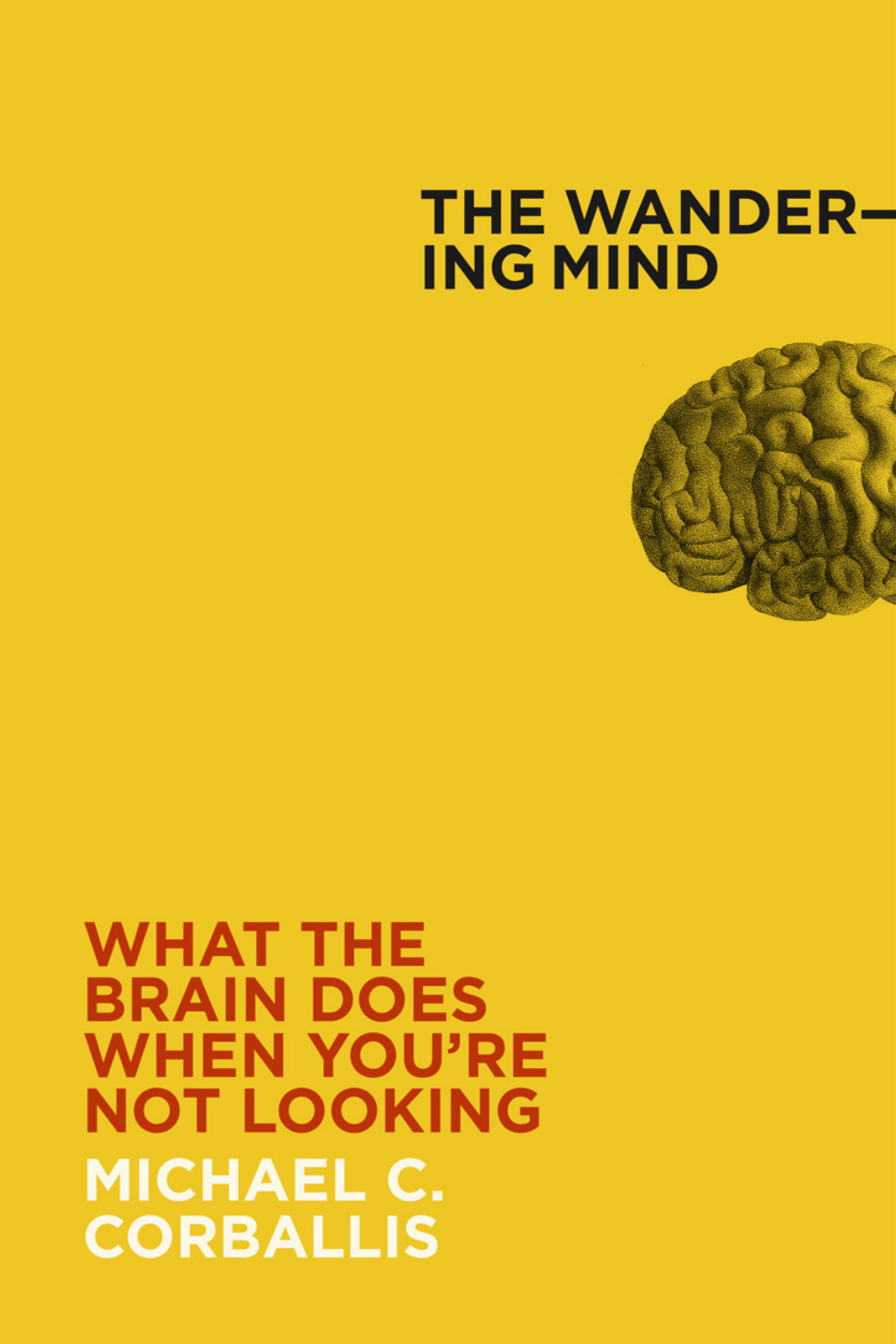

Michael C. Corballis is professor emeritus at the University of Auckland. An outstanding science communicator, reviewers have hailed Corballis for telling 'a captivating story' (*New York Times*) with writing that is 'informative and entertaining' (*American Scientist*). Corballis is author most recently of *The Recursive Mind: The Origins of Human Language, Thought and Civilization* (Princeton University Press, 2011) and *Pieces of Mind: 21 Short Walks around the Human Brain* (Auckland University Press, 2011), which was translated into three languages and published in three English-language editions.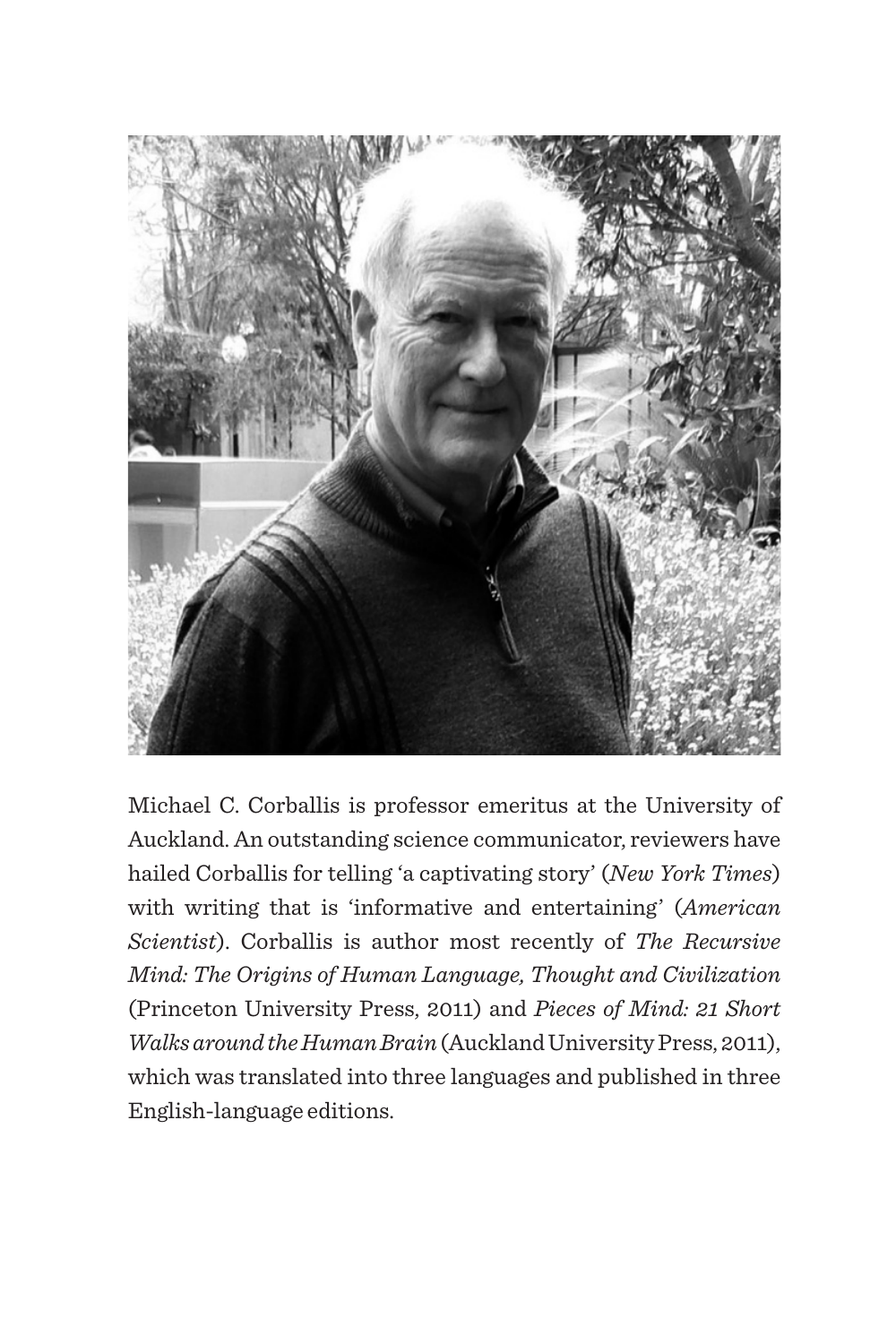### **Michael Corballis is a brilliant cognitive psychologist and a clear and witty writer on language, mind, and evolution. — Steven Pinker, Harvard University**

While psychologists write bestsellers about humans' smarter side—language, cognition, consciousness—and self-help gurus harangue us to be attentive and mindful, we all know that much of the time our minds are just goofing off. So what does the brain do when you're not looking?

Rooted in neuroscience, psychology and evolutionary biology but written with Corballis's signature wit and wisdom, *The Wandering Mind* takes us into the world of the 'default-mode network' to tackle the big questions. What do rats dream about? What's with our fiction addiction? Is the hippocampus where free will takes a holiday? And does mind-wandering drive creativity?

In *Pieces of Mind*, Michael Corballis took 21 short walks around the human brain. In *The Wandering Mind* he stretches out for a longer hike into those murky regions of the brain where dreams and religion, fiction and fantasy lurk.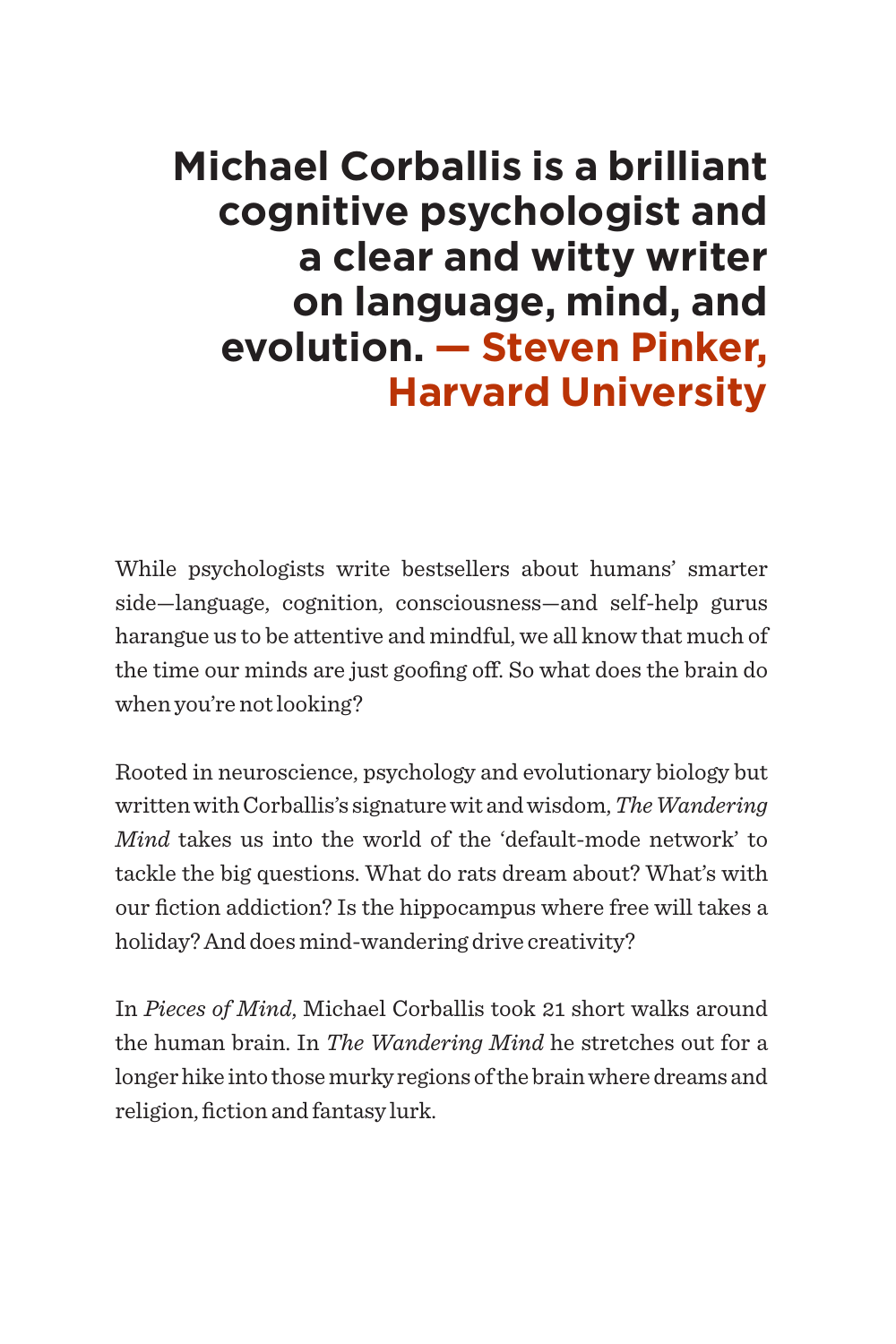### **Contents**

#### **Preface**

**1. Meandering Brain, Wandering Mind 2.**

**Memory**

### **3. On Time**

**4. The Hippo in the Brain**

**5. Wandering into other Minds**

> **6. Stories**

**7. Tigers in the Night**

> **8. Hallucinations**

**9. The Creativity of the Wandering Mind**

**References**

**Index**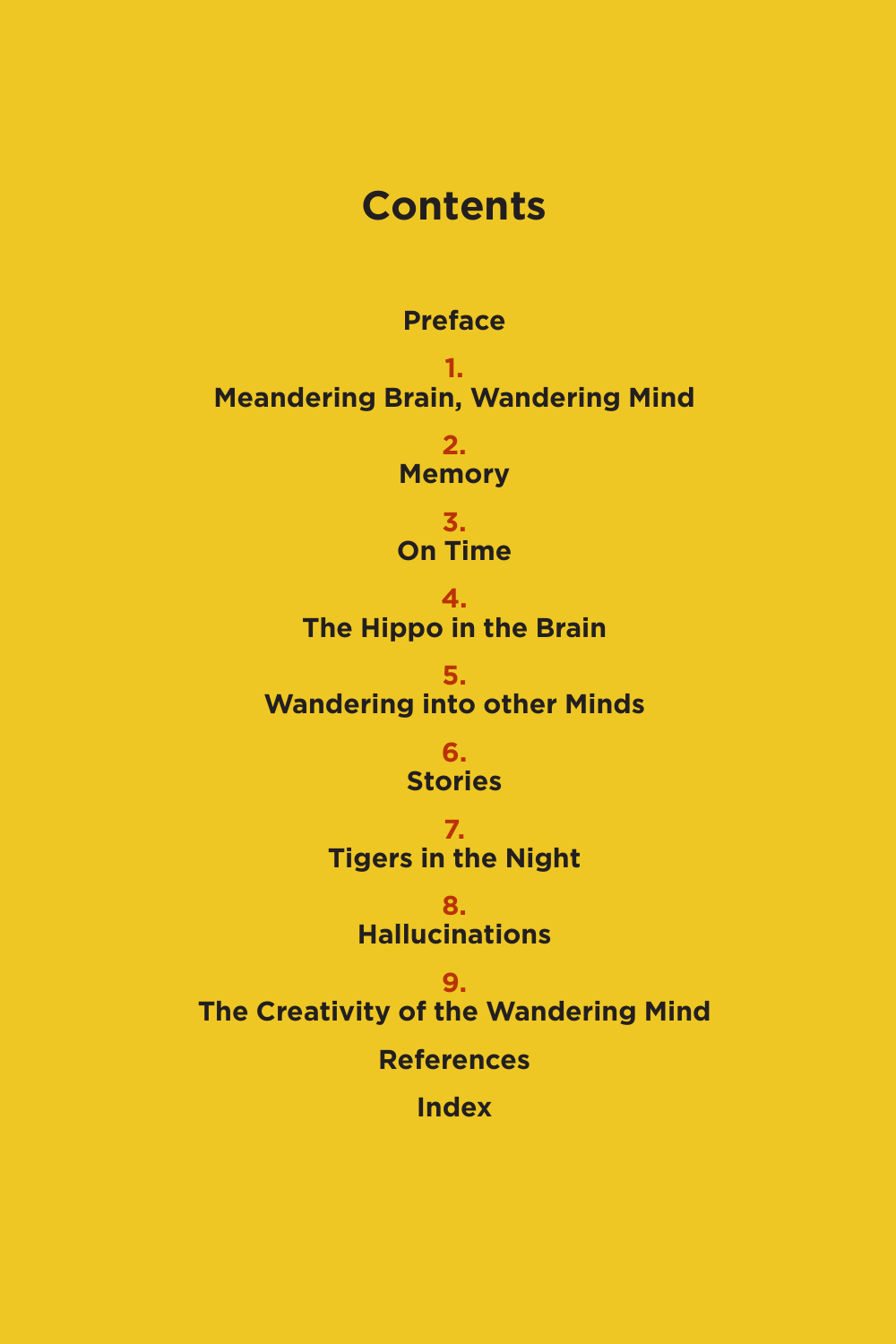# **CHAPTER 3 ON TIME**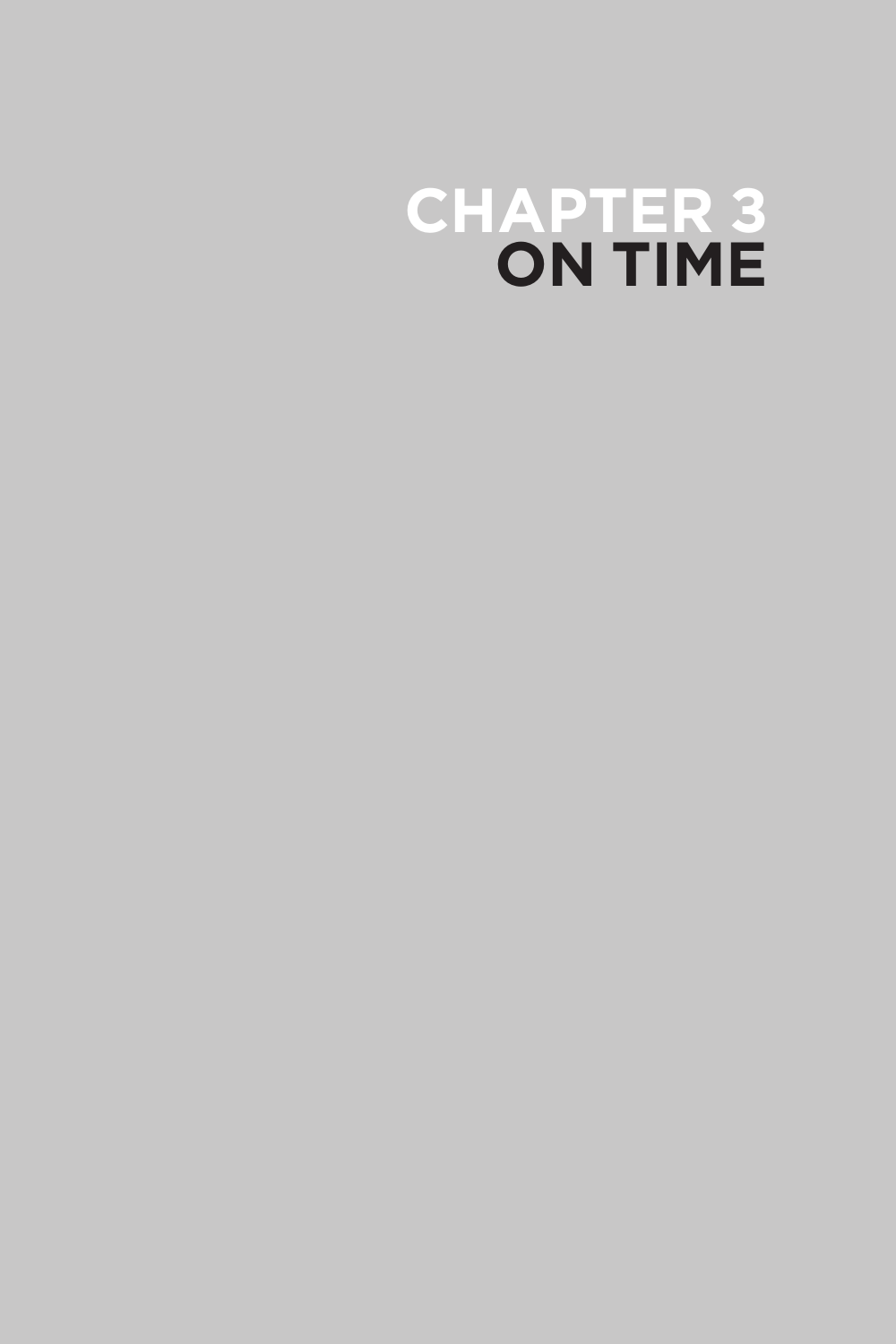. . .

Time present and time past Are both perhaps present in time future . . . —T. S. Eliot, from *The Four Quartets*

Remembering is mind-wandering into the past. We can also wander into the future, imagining what might happen tomorrow, or next Christmas, or when the Antarctic ice melts. The evidence shows, in fact, that people spend more time thinking about the future than about the past. Nevertheless, there is a natural continuity between future and past, as time glides relentlessly from one to the other. What we're about to do quickly becomes what we have done—assuming we actually do it. Sometimes we don't, and when that happens we're inclined to say: 'Well, I forgot.' Even forgetting, it seems, can apply to the future as to the past.

Our ability to travel mentally into past and future, and the smooth continuity between them, underlies our sense of time itself. Although we can mentally travel in either direction, our physical lives are rooted to the present while time flows by. Downstream lies that singular event we all mercifully forget—or were incapable of remembering—called birth, while the lines of Isaac Watts' hymn 'Our God, Our Help in Ages Past' remind us of what lies upstream:

Time, like an ever rolling stream, Bears all its sons away; They fly, forgotten, as a dream Dies at the opening day.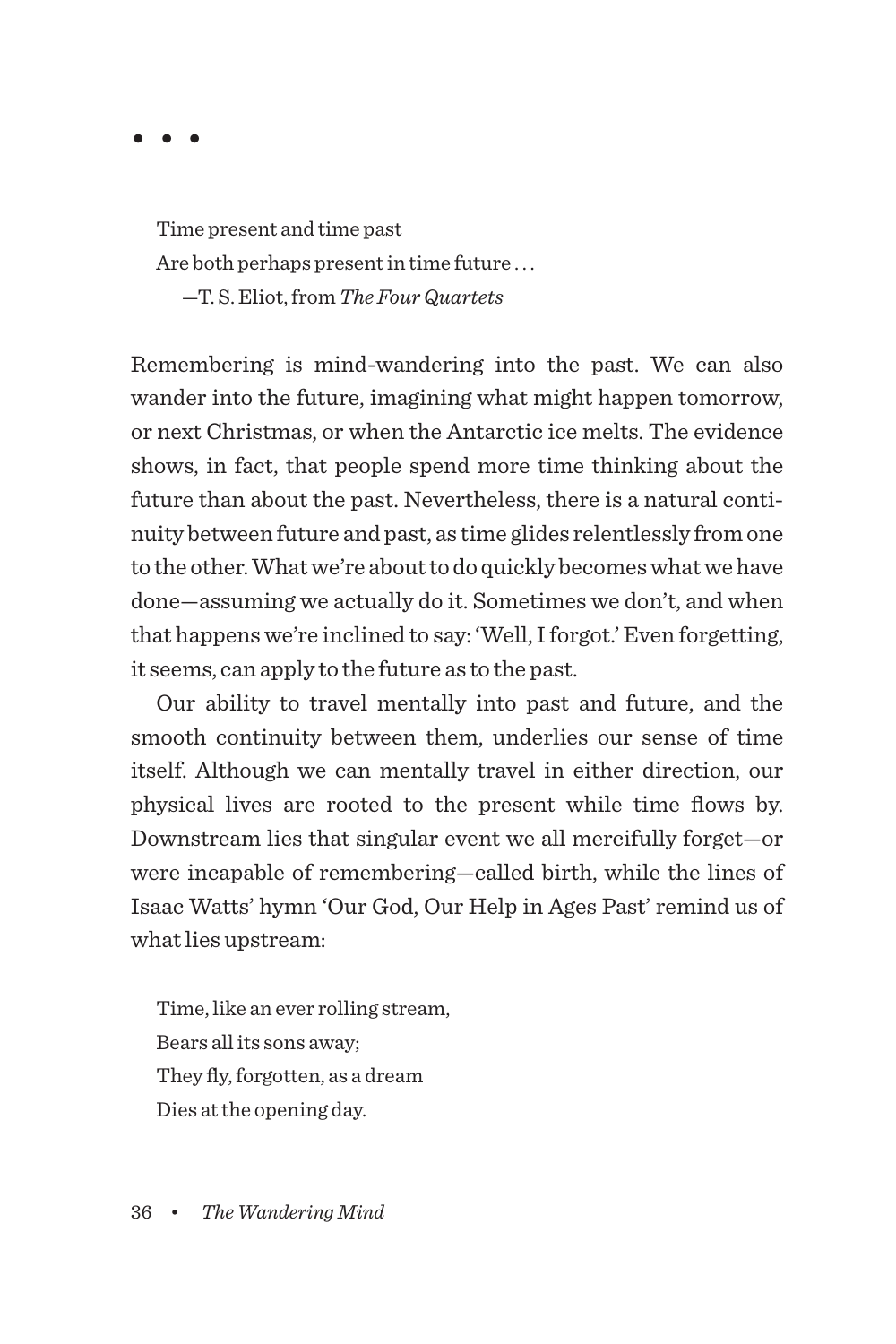But although our actual lives are imprisoned between birth and death, we can mentally travel beyond both. History can be brought alive through past records and texts, or the discovery of ancient artefacts, and embellished in historical novels or movies. Futuristic scenarios can tell of brave new worlds, or impending disaster. Ray Bradbury's dystopian novel *Fahrenheit 451* depicts a future America where books are forbidden, and houses containing books are ordered to be burned. This dire outlook doesn't seem to have affected sales, although Bradbury himself is reported to have said: 'I wasn't trying to predict the future. I was trying to prevent it.'

Once we humans discovered the concept of time, we could then ask how far it can be stretched. Physicists tell us that a big bang 13.77 billion years ago started it all, and 7.5 billion years in the future the sun will grow so large it will gobble up the earth. These cataclysmic events, I think, take us well beyond the imaginable well outside the limits of mental time travel, although I suppose we might well entertain the possibility of moving to somewhere in space where there is a less voracious sun. Dream on.

We rely very largely on our remembered pasts to construct our futures. Memory, in the form of knowledge as well as of remembered episodes, provides the building blocks from which to construct future plans. In the previous chapter, I referred to experiments in which people are asked to remember 100 episodes and identify a person, an object and a location. These experiments then continue as follows. We rearrange the remembered elements into new combinations, and our subjects are then asked to imagine future episodes built around them. For instance, a subject might remember her friend Mary dropping her laptop in the library, her brother Tom falling off his bicycle in the park, or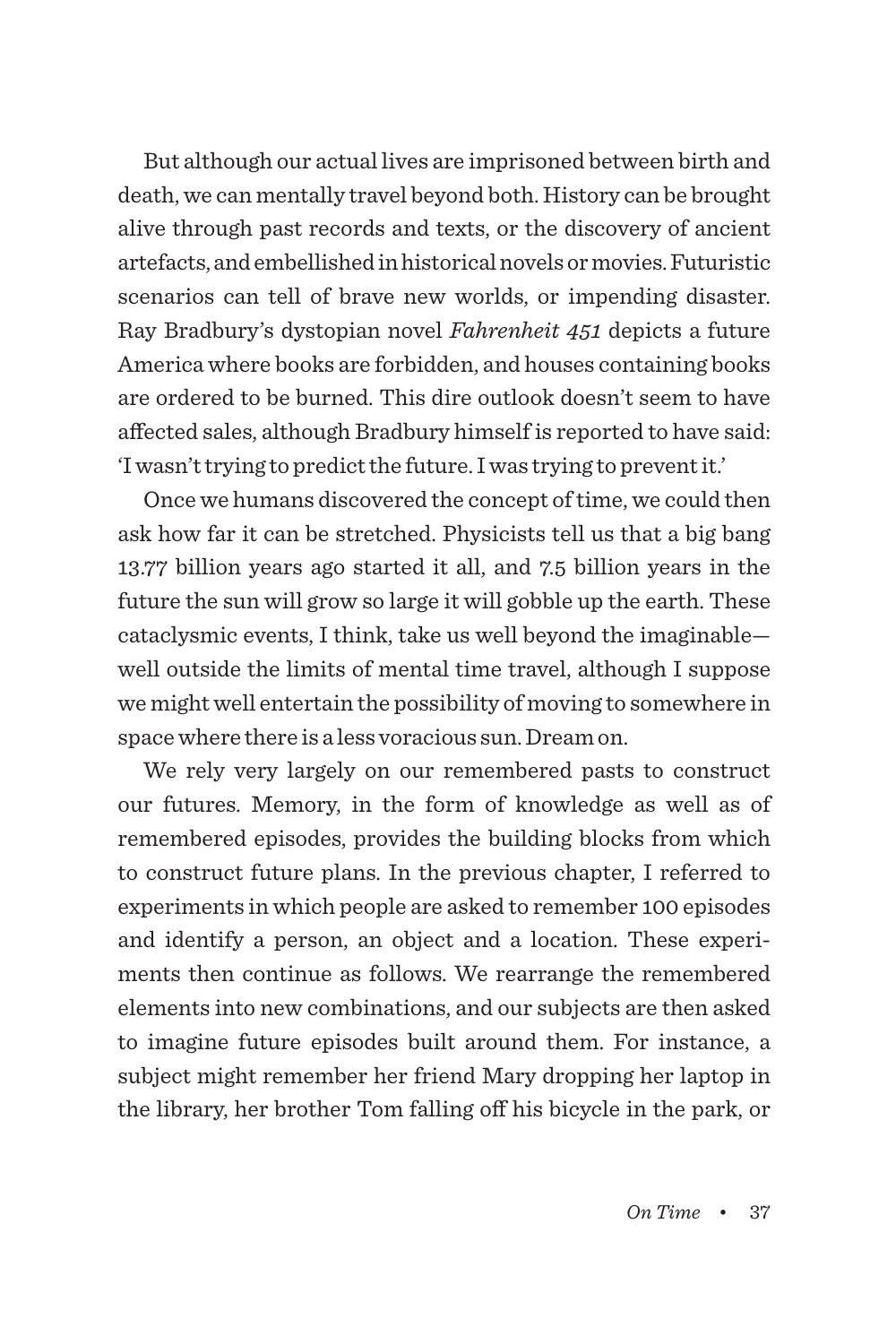her partner Shane cooking sausages in the kitchen. She might later be asked to imagine a future episode with her friend Mary cooking sausages in the park—an event that never happened, but is easily imagined. Our studies show that the areas in the brain activated by remembering the past events overlap extensively with the areas activated by the imagined future events. The brain hardly knows the difference.

People with amnesia typically have as much difficulty in imagining future events as they do in remembering past ones. Neither Henry Molaison nor Clive Wearing, whom we encountered in the previous chapter, could envisage future episodes any more than they could remember past ones. Deborah Wearing entitled her book on Clive *Forever Today*, and Suzanne Corkin called her book on Henry Molaison *Permanent Present Tense*; both titles capture the fact that both Clive and Henry had no sense of either past or future. Their minds were stuck in the present, with nowhere to wander. When Henry was once asked: 'What do you think you'll do tomorrow?' he replied: 'Whatever is beneficial.' Perhaps his inability to mentally wander into past or future relieved him of the worry that often plagues our mind-wanderings, and made him an exceptionally agreeable and cooperative subject.

Here's another patient with deep amnesia, known as 'N.N.', in conversation with the psychologist Endel Tulving:

**E.T.:** Let's try the question again about the future. What will you be

doing tomorrow? [There is a 15-second pause.]

**N.N.:** I don't know.

**E.T.:** Do you remember the question?

**N.N.:** About what I'll be doing tomorrow?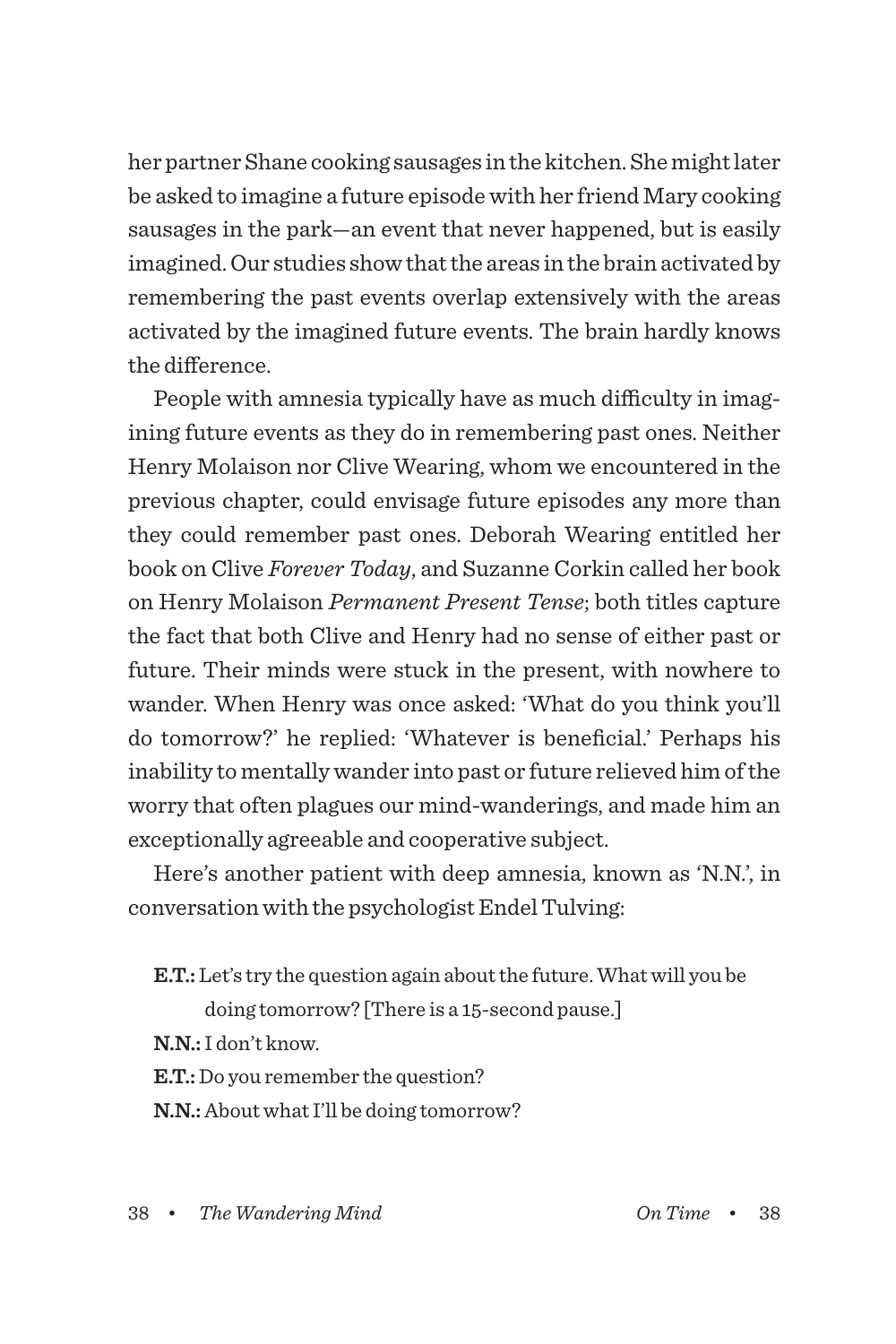**E.T.:** Yes. How would you describe your state of mind when you try to think about it? [A 5-second pause.]

**N.N.:** Blank. I guess.

When asked to compare his state of mind when he is trying to think about what he will be doing tomorrow with his state of mind when he thinks about what he did yesterday, N.N. described it as 'a big blankness' that was 'like swimming in the middle of a lake. There's nothing there to hold you up or do anything with.'

Many of the scenarios we envisage in the future, such as a dinner party, are based on past episodes, with some rearrangement to accommodate a new location, or a new combination of people. Perhaps this helps explain why memory for episodes itself is not always accurate. If we are to design futures based on our memories, we need our memories to be useful rather than accurate. By constructing possible futures, we can then select what seems the best plan—the most fun, perhaps, or the least likely to prove disastrous. In our mind's eye, we can imagine different scenarios for a wedding, say—where to hold it, who to invite, what music to play, even whether to go through with it. We play out different versions of a job interview, a new date, a tennis match, with the hope of figuring out the best strategy. The very flexibility of our memories can make for well-adjusted futures, but play havoc with the remembered past.

As children grow, their capacities to remember the past and imagine the future seem to surface together, somewhere between the ages of three and four. Neither capacity, though, comes about as a sudden dawning. Three-year-olds often seem unable to tell you what happened at nursery school or playcentre, or what might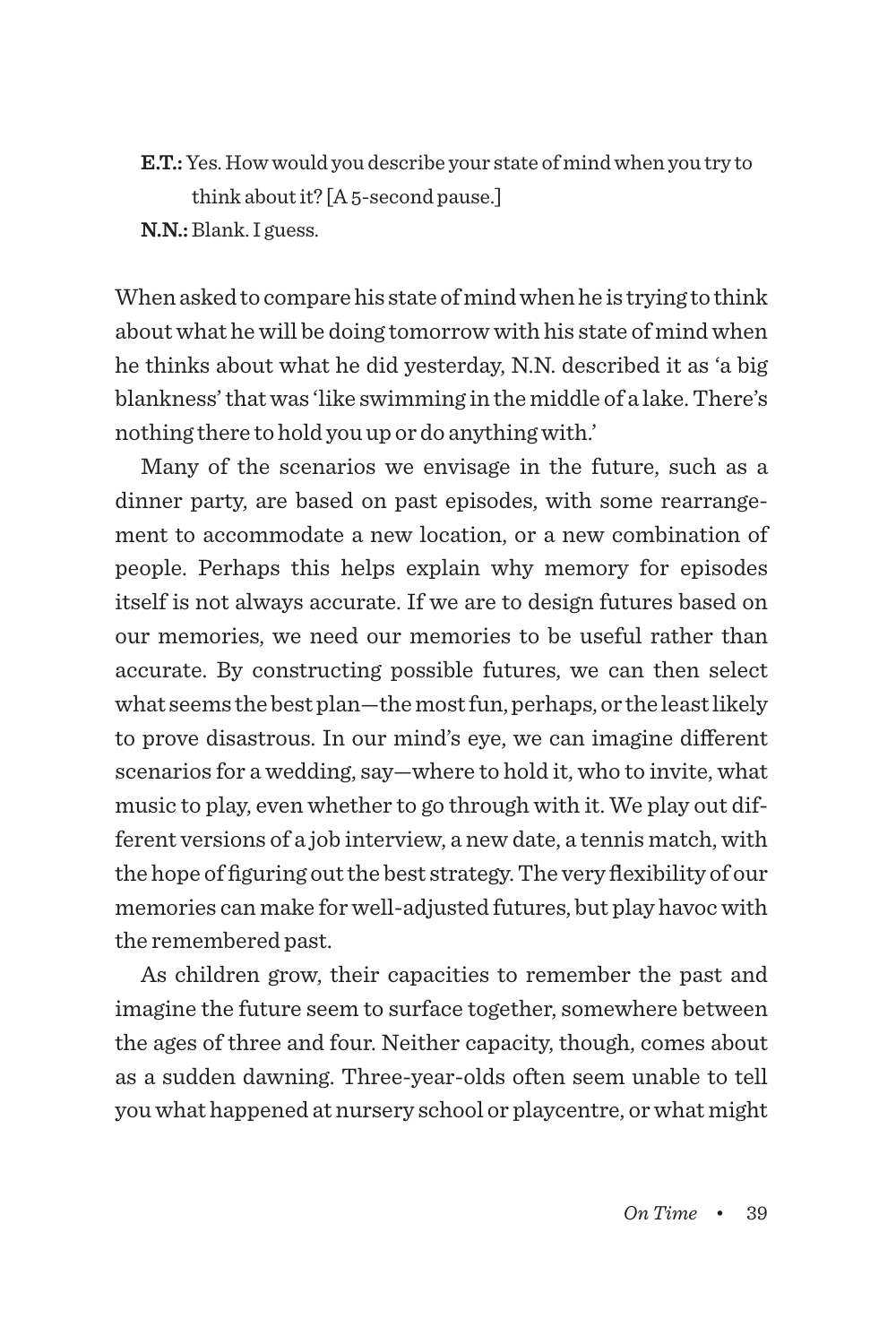happen tomorrow, yet they learn things, such as new songs or games—even new words, some of which they shouldn't use. They may have a sense of things that happened, or that will happen, but lack the mental machinery to put together a coherent scenario. Work by Thomas Suddendorf and colleagues suggests, though, that by age four most children have the basic mental components to be able to construct a possible future event. It may be that language in younger children is not well enough developed, so they can't find the words to describe what they did or what they plan to do. This argument, though, can be reversed. Language itself is designed to convey the non-present, and perhaps doesn't really develop until the sense of time itself emerges. In evolution, too, some capacity for mental time travel may well have evolved before we gained the ability to talk about our mental travels, as I shall suggest in the next chapter.

In the previous chapter, I suggested that we adapt our memories to create images of ourselves—politicians, for instance, seem especially prone to recalling acts of heroism that did not actually occur. We also create future images. William James, brother of the novelist Henry and regarded by some as the founder of scientific psychology, wrote of 'potential social Me' as distinct from 'immediate present Me' and 'Me of the past'. More recently, Hazel Markus and Paula Nurius write similarly of 'possible selves', based on how we see ourselves in the past but looking forward to new images of the self in the future. The idea of different possible selves provides much of the motivation that guides us as we plough through life. As Markus and Nurius put it: 'I am *now* a psychologist, but I *could* be a restaurant owner, a marathon runner, a journalist, or the parent of a handicapped child.' Future images can be both positive and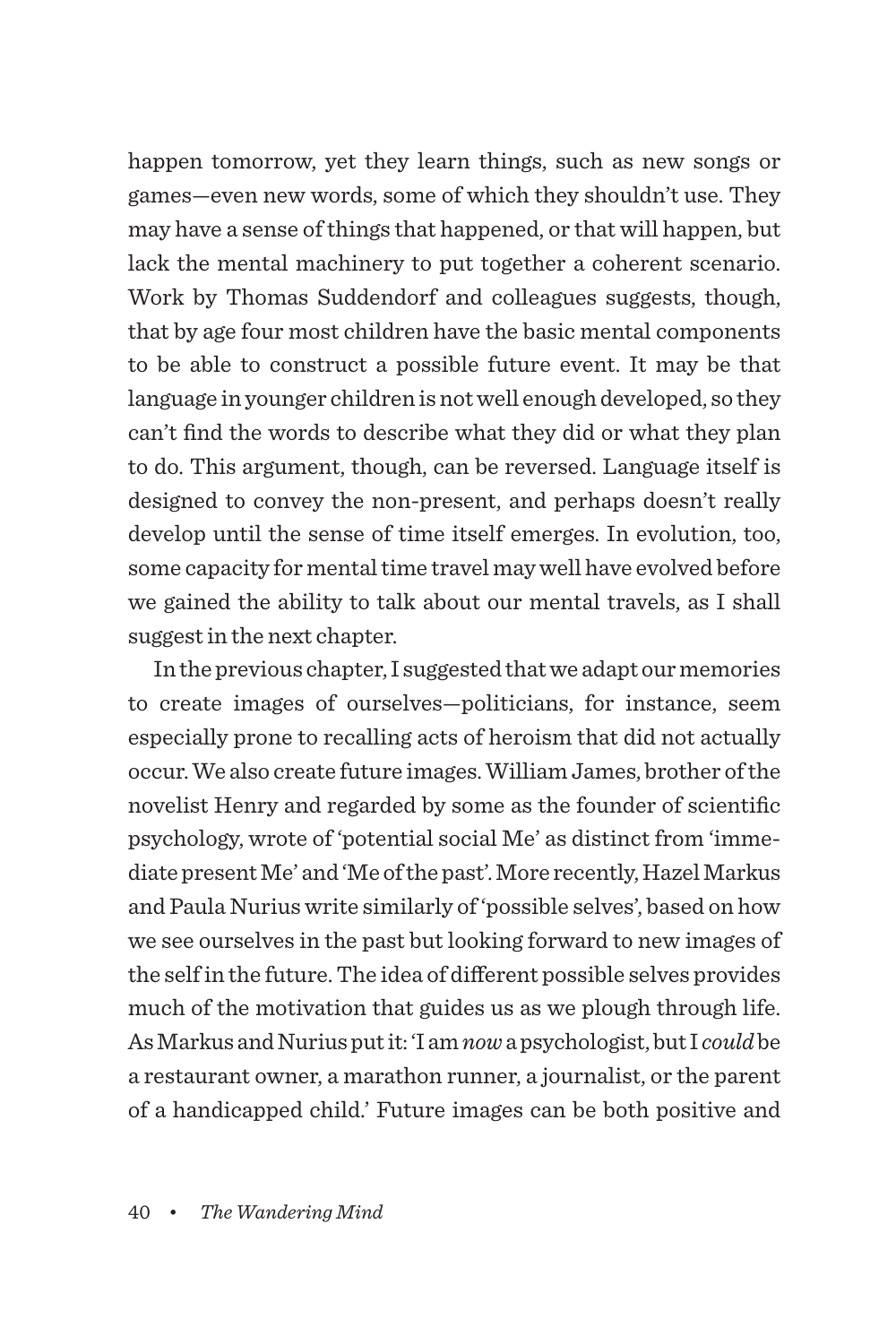negative—I can imagine myself as a roaring success, whether at parties, on the rugby field, or in scientific achievement, or I can see myself as a dismal failure at everything I do. Sigh.

Our imagined future selves can even extend beyond death. The ability to imagine beyond the reach of a lifetime reinforces religious belief, as we create for ourselves imagined heavens or hells. People can even be induced into bleak and self-destructive actions in their present lives through promise of a better life after death. Muslim children are taught from an early age that the main purpose of  life in this world is to prepare oneself for an eternal and blissful life in the next, a promise that no doubt helped motivate the terrorists who flew planes into the Twin Towers in New York on 11 September 2001. The Japanese kamikaze pilots who died for their emperor in World War II may have similarly believed that they would be rewarded in the next life. Kamikaze means 'divine wind', and also refers to a cocktail made of triple parts vodka, triple sec and lime juice—a cocktail, perhaps, to die for. Various Christian sects have also indulged in flagellation, vows of poverty, or vows of silence, perhaps in the hope that they would lead more idyllic lives after death. The very notions of heaven and hell can be used to great effect to manipulate human behaviour, often for the benefit of kings and overlords. The offer of  life after death, with associated rewards and punishments, is remarkably ingenious, since there seems no way in which we can be either gratified or disappointed—at least if these emotions are restricted to the living.

There may be less reason to believe in a life before one's own incarnation, since it has little consequence for the present life although it may lead one to claim special qualities based on an earlier existence. One of my former classmates fervently believes